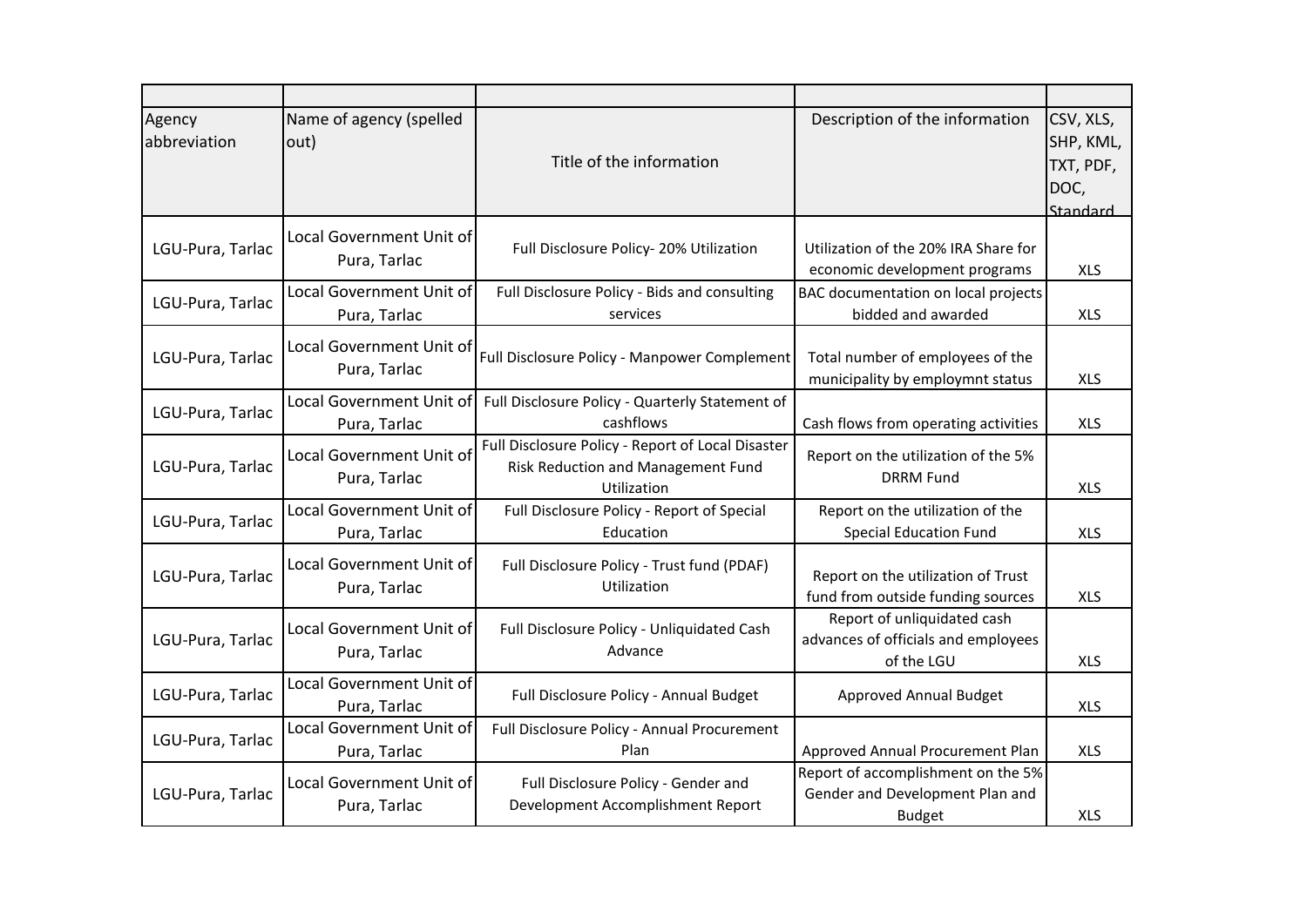| LGU-Pura, Tarlac | Local Government Unit of                        | Full Disclosure Policy - Statement of receipts                                             | Report on cash receipts and                                                                                                                    |            |
|------------------|-------------------------------------------------|--------------------------------------------------------------------------------------------|------------------------------------------------------------------------------------------------------------------------------------------------|------------|
| LGU-Pura, Tarlac | Pura, Tarlac<br>Local Government Unit of        | and expenditures<br>Full Disclosure Policy - Supplemental                                  | expenditures<br>Report on Supplemental<br>procurement not included in the                                                                      | <b>XLS</b> |
|                  | Pura, Tarlac                                    | <b>Procurement Plan</b>                                                                    | Annual Procurement Plan                                                                                                                        | <b>XLS</b> |
| LGU-Pura, Tarlac | <b>Local Government Unit of</b><br>Pura, Tarlac | Full Disclosure Policy - Annual Statement of<br>Indebtedness, Payments and Balances (SIPB) | Report of LGU Debt servicing                                                                                                                   | <b>XLS</b> |
| LGU-Pura, Tarlac | Local Government Unit of<br>Pura, Tarlac        | <b>PHILGEPS</b>                                                                            | Publication of projects for Bidding                                                                                                            | <b>PDF</b> |
| LGU-Pura, Tarlac | Local Government Unit of<br>Pura, Tarlac        | <b>CITIZEN'S CHARTER</b>                                                                   | It contains the procedures, fees,<br>processing time, and requirements<br>of LGU services                                                      | <b>PDF</b> |
| LGU-Pura, Tarlac | Local Government Unit of<br>Pura, Tarlac        | <b>RESOLUTIONS</b>                                                                         | Resolutions issued by the<br>Sangguniang Bayan                                                                                                 | <b>PDF</b> |
| LGU-Pura, Tarlac | Local Government Unit of<br>Pura, Tarlac        | <b>ORDINANCES</b>                                                                          | Ordinances formulated by the<br>Sangguniang Bayan                                                                                              | <b>PDF</b> |
| LGU-Pura, Tarlac | <b>Local Government Unit of</b><br>Pura, Tarlac | <b>EXECUTIVE ORDERS</b>                                                                    | EO's issued by the Office of the LCE                                                                                                           | <b>PDF</b> |
| LGU-Pura, Tarlac | Pura, Tarlac                                    | Local Government Unit of Bayanihan Grant to Cities and Municipality<br>(BGMC)              | One month IRA intended to boost<br>the capacity of the municipalities in<br>responding to the Coronavirus<br>Disease 2019 (COVID-19) situation | <b>PDF</b> |
| LGU-Pura, Tarlac | Local Government Unit of<br>Pura, Tarlac        | <b>PBB RANKING</b>                                                                         | Report of Ranking of LGU<br>departments                                                                                                        | <b>PDF</b> |
| LGU-Pura, Tarlac | Local Government Unit of<br>Pura, Tarlac        | Freedom of Information                                                                     | Disclosure of public documents                                                                                                                 | <b>PDF</b> |
| LGU-Pura, Tarlac | Pura, Tarlac                                    | Local Government Unit of Gender and Development Accomplishment<br>Report for F.Y. 2020     | Physical and Financial<br>Accomplishment of GPB F.Y. 2020                                                                                      | <b>PDF</b> |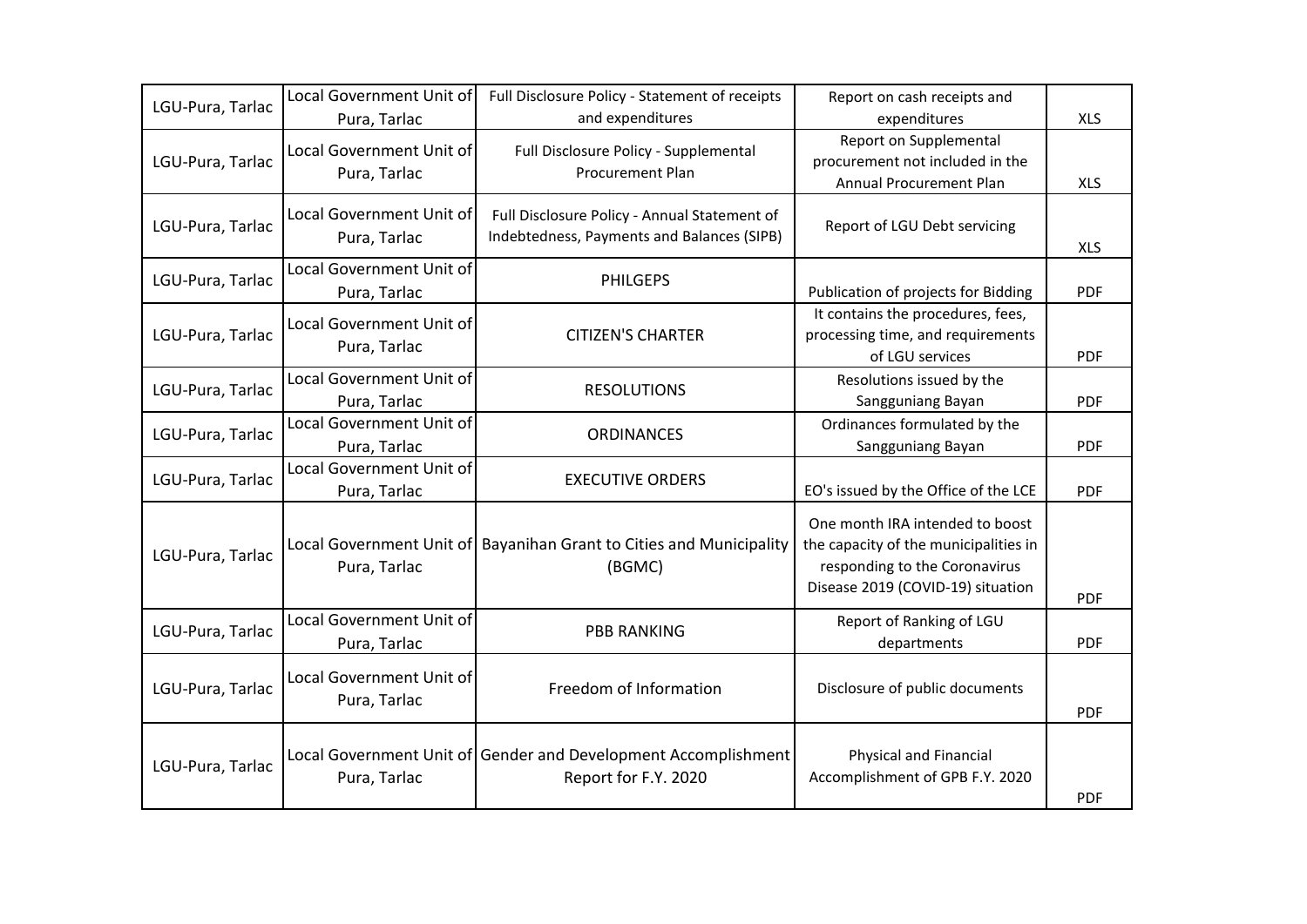| LGU-Pura, Tarlac | Pura, Tarlac                             | Local Government Unit of Gender and Development Plan and Budget GAD Programs, Projects and Activties<br>for F.Y. 2021 | for F.Y. 2021                                                                               | <b>PDF</b> |
|------------------|------------------------------------------|-----------------------------------------------------------------------------------------------------------------------|---------------------------------------------------------------------------------------------|------------|
| LGU-Pura, Tarlac | Local Government Unit of<br>Pura, Tarlac |                                                                                                                       | <b>COVID-19 UPDATE - ACTIVE CASES</b>                                                       |            |
| LGU-Pura, Tarlac | Local Government Unit of<br>Pura, Tarlac | Memorandum Circular No. 01-2021                                                                                       | Strict Implementation of<br>protocols for the Managament of<br>Covid-19 in the Municipality |            |
| LGU-Pura, Tarlac | Local Government Unit of<br>Pura, Tarlac |                                                                                                                       | RESBAKUNA KASANGGA ANG<br><b>BIDA</b>                                                       |            |
| LGU-Pura, Tarlac | Local Government Unit of<br>Pura, Tarlac |                                                                                                                       | <b>LIQOUR BAN</b>                                                                           |            |
| LGU-Pura, Tarlac | Local Government Unit of<br>Pura, Tarlac | LGU-PURA Projects, Programs, and<br><b>Activities (PPAs)</b>                                                          | Photo-documentation of LGU<br>activities                                                    |            |
|                  |                                          |                                                                                                                       |                                                                                             |            |
|                  |                                          |                                                                                                                       |                                                                                             |            |
|                  |                                          |                                                                                                                       |                                                                                             |            |
|                  |                                          |                                                                                                                       |                                                                                             |            |
|                  |                                          |                                                                                                                       |                                                                                             |            |
|                  |                                          |                                                                                                                       |                                                                                             |            |
|                  |                                          |                                                                                                                       |                                                                                             |            |
|                  |                                          |                                                                                                                       |                                                                                             |            |
|                  |                                          |                                                                                                                       |                                                                                             |            |
|                  |                                          |                                                                                                                       |                                                                                             |            |
|                  |                                          |                                                                                                                       |                                                                                             |            |
|                  |                                          |                                                                                                                       |                                                                                             |            |
|                  |                                          |                                                                                                                       |                                                                                             |            |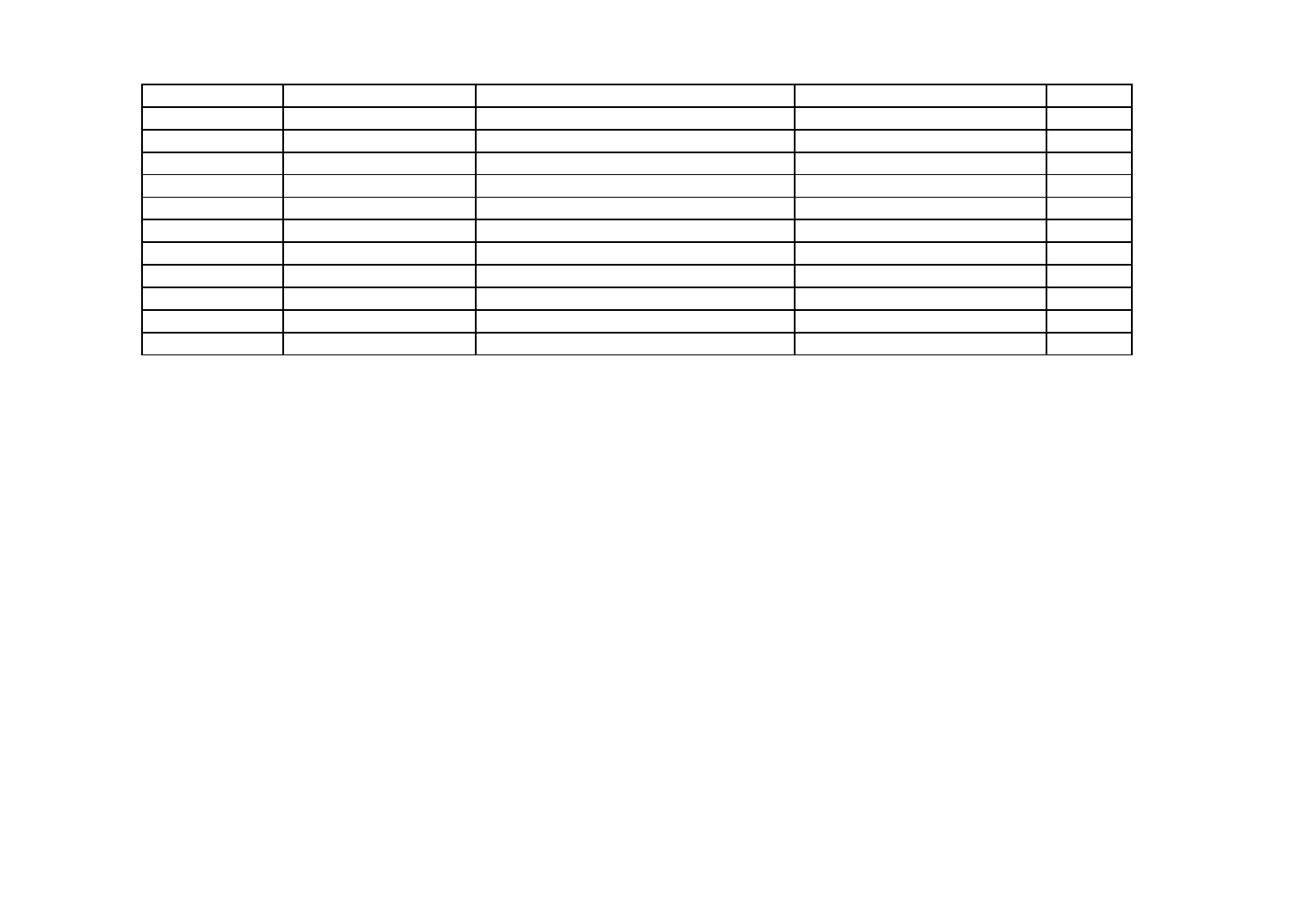| Availability online | Location of published information or URL for direct download | Whether the information is either<br>of the following:<br>- public: info can be disclosed for<br>public consumption regardless of<br>identity |
|---------------------|--------------------------------------------------------------|-----------------------------------------------------------------------------------------------------------------------------------------------|
|                     |                                                              |                                                                                                                                               |
| <b>YES</b>          | www.puratarlac.gov.ph                                        | Public                                                                                                                                        |
| <b>YES</b>          | www.puratarlac.gov.ph                                        | Public                                                                                                                                        |
|                     |                                                              |                                                                                                                                               |
| <b>YES</b>          | www.puratarlac.gov.ph                                        | Public                                                                                                                                        |
| <b>YES</b>          | www.puratarlac.gov.ph                                        | Public                                                                                                                                        |
|                     |                                                              |                                                                                                                                               |
| <b>YES</b>          | www.puratarlac.gov.ph                                        | Public                                                                                                                                        |
| <b>YES</b>          | www.puratarlac.gov.ph                                        | Public                                                                                                                                        |
|                     |                                                              |                                                                                                                                               |
| <b>YES</b>          | www.puratarlac.gov.ph                                        | Public                                                                                                                                        |
| <b>YES</b>          | www.puratarlac.gov.ph                                        | Public                                                                                                                                        |
|                     |                                                              |                                                                                                                                               |
| <b>YES</b>          | www.puratarlac.gov.ph                                        | Public                                                                                                                                        |
| <b>YES</b>          | www.puratarlac.gov.ph                                        | Public                                                                                                                                        |
| <b>YES</b>          | www.puratarlac.gov.ph                                        | Public                                                                                                                                        |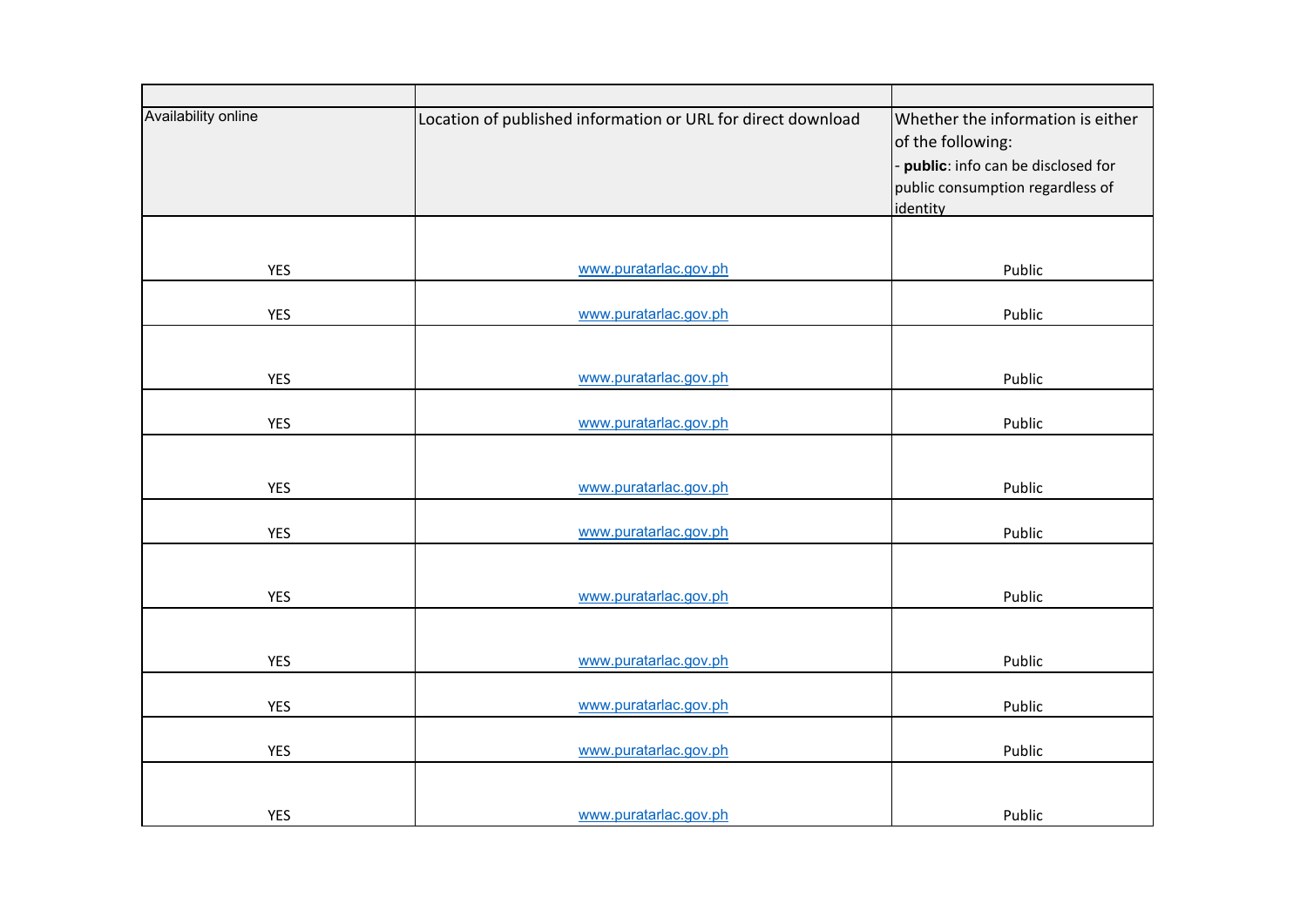| YES        | www.puratarlac.gov.ph | Public |
|------------|-----------------------|--------|
|            |                       |        |
| <b>YES</b> | www.puratarlac.gov.ph | Public |
|            |                       |        |
| YES        | www.puratarlac.gov.ph | Public |
| <b>YES</b> | www.puratarlac.gov.ph | Public |
|            |                       |        |
| <b>YES</b> | www.puratarlac.gov.ph | Public |
| YES        | www.puratarlac.gov.ph | Public |
| YES        | www.puratarlac.gov.ph | Public |
| YES        | www.puratarlac.gov.ph | Public |
|            |                       |        |
|            |                       |        |
| YES        | www.puratarlac.gov.ph | Public |
| YES        | www.puratarlac.gov.ph | Public |
|            |                       |        |
| <b>YES</b> | www.puratarlac.gov.ph | Public |
|            |                       |        |
|            | www.puratarlac.gov.ph | Public |
| <b>YES</b> |                       |        |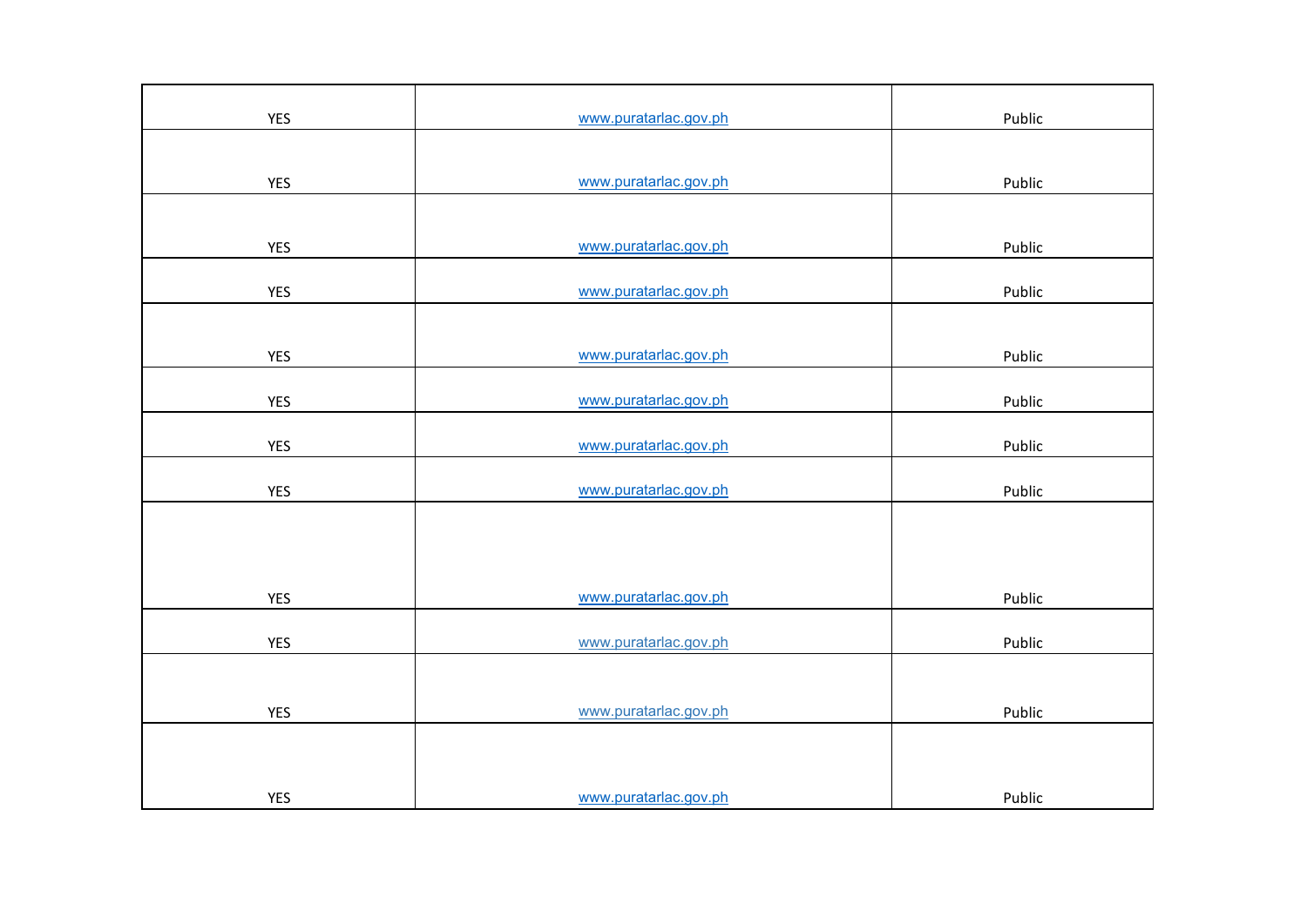| <b>YES</b> | www.puratarlac.gov.ph                                                                                            | Public |
|------------|------------------------------------------------------------------------------------------------------------------|--------|
| <b>YES</b> | https://www.facebook.com/107507117547218/photos/a.1088324274146<br>87/275229580774970/                           | Public |
| <b>YES</b> | https://www.facebook.com/Pura-Public-Information-<br>107507117547218/photos/pcb.275157407448854/275157360782192/ | Public |
| <b>YES</b> | https://www.facebook.com/107507117547218/photos/a.1088324274146<br>87/339530031011591/                           | Public |
| <b>YES</b> | https://www.facebook.com/107507117547218/photos/a.1096882706624<br>36/375470090750918/                           | Public |
| <b>YES</b> | https://www.facebook.com/MPDOLGUPURA                                                                             | Public |
|            |                                                                                                                  |        |
|            |                                                                                                                  |        |
|            |                                                                                                                  |        |
|            |                                                                                                                  |        |
|            |                                                                                                                  |        |
|            |                                                                                                                  |        |
|            |                                                                                                                  |        |
|            |                                                                                                                  |        |
|            |                                                                                                                  |        |
|            |                                                                                                                  |        |
|            |                                                                                                                  |        |
|            |                                                                                                                  |        |
|            |                                                                                                                  |        |
|            |                                                                                                                  |        |
|            |                                                                                                                  |        |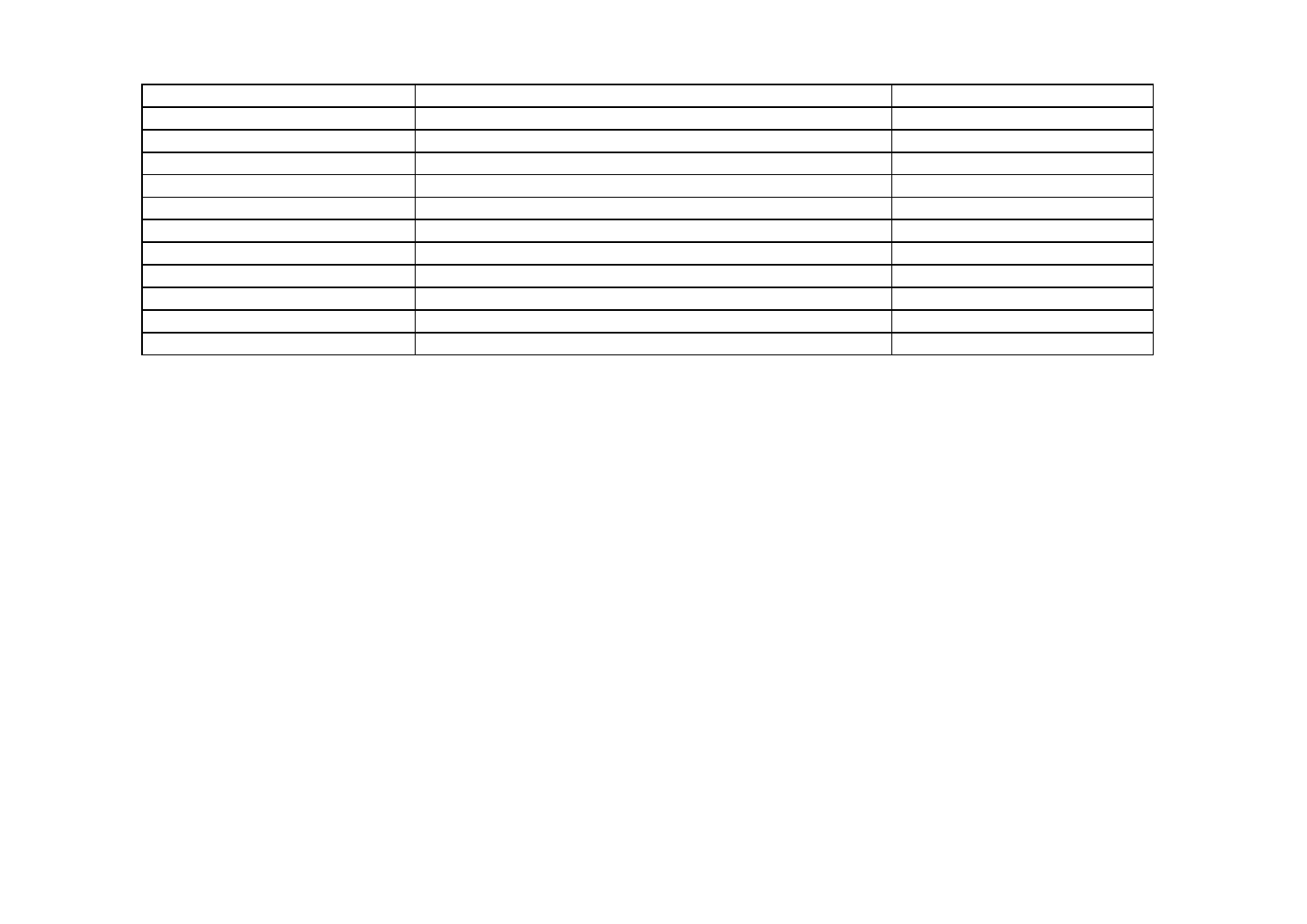| Agency or office who origninally owns the<br>information | Unit responsible for the information | The date when the information was<br>initially released (YYYY-MM-DD) |
|----------------------------------------------------------|--------------------------------------|----------------------------------------------------------------------|
|                                                          |                                      |                                                                      |
| LGU-Pura, Tarlac                                         | <b>MPDO</b>                          | $2021 -$                                                             |
| LGU-Pura, Tarlac                                         | <b>MPDO</b>                          | 2021                                                                 |
| LGU-Pura, Tarlac                                         | <b>HRMO</b>                          | 2021                                                                 |
| LGU-Pura, Tarlac                                         | <b>ACCOUNTING</b>                    | 2021                                                                 |
| LGU-Pura, Tarlac                                         | <b>ACCOUNTING OFFICE</b>             | 2021                                                                 |
| LGU-Pura, Tarlac                                         | <b>ACCOUNTING OFFICE</b>             | 2021                                                                 |
| LGU-Pura, Tarlac                                         | <b>ACCOUNTING OFFICE</b>             | 2021                                                                 |
| LGU-Pura, Tarlac                                         | <b>ACCOUNTING OFFICE</b>             | 2021                                                                 |
| LGU-Pura, Tarlac                                         | <b>BUDGET OFFICE</b>                 | 1//20/2021                                                           |
| LGU-Pura, Tarlac                                         | <b>BUDGET OFFICE</b>                 | 01.02.2021                                                           |
| LGU-Pura, Tarlac                                         | <b>MPDO</b>                          | 18.01.2021                                                           |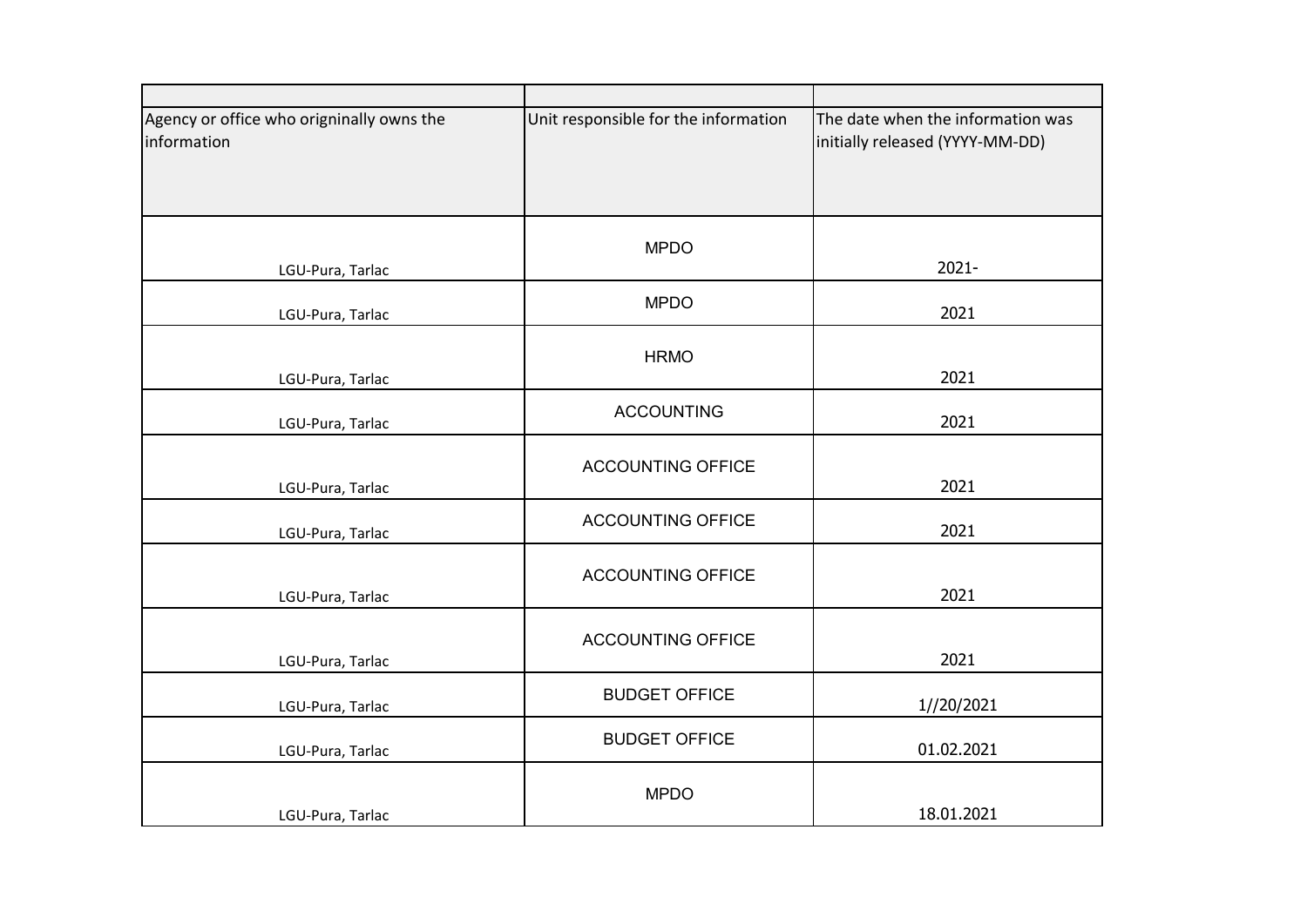| LGU-Pura, Tarlac | <b>BUDGET OFFICE</b>   | 18.01.2021 |
|------------------|------------------------|------------|
|                  | <b>BUDGET OFFICE</b>   | 18.01.2021 |
| LGU-Pura, Tarlac |                        |            |
| LGU-Pura, Tarlac | <b>TREASURY OFFICE</b> | 18.01.2021 |
| LGU-Pura, Tarlac | <b>HRMO</b>            | $2021 -$   |
| LGU-Pura, Tarlac | <b>HRMO</b>            | $2021 -$   |
| LGU-Pura, Tarlac | SANGGUNIANG BAYAN      | 20.01.2021 |
| LGU-Pura, Tarlac | SANGGUNIANG BAYAN      | 20.01.2021 |
| LGU-Pura, Tarlac | <b>MAYOR'S OFFICE</b>  | 20.01.2021 |
|                  |                        |            |
| LGU-Pura, Tarlac | <b>BUDGET OFFICE</b>   | $2021 -$   |
| LGU-Pura, Tarlac | HRMO/MPDO              | $2021 -$   |
| LGU-Pura, Tarlac | <b>MPDO</b>            | $2021 -$   |
|                  |                        |            |
| LGU-Pura, Tarlac | <b>MPDO</b>            | 18.01.2021 |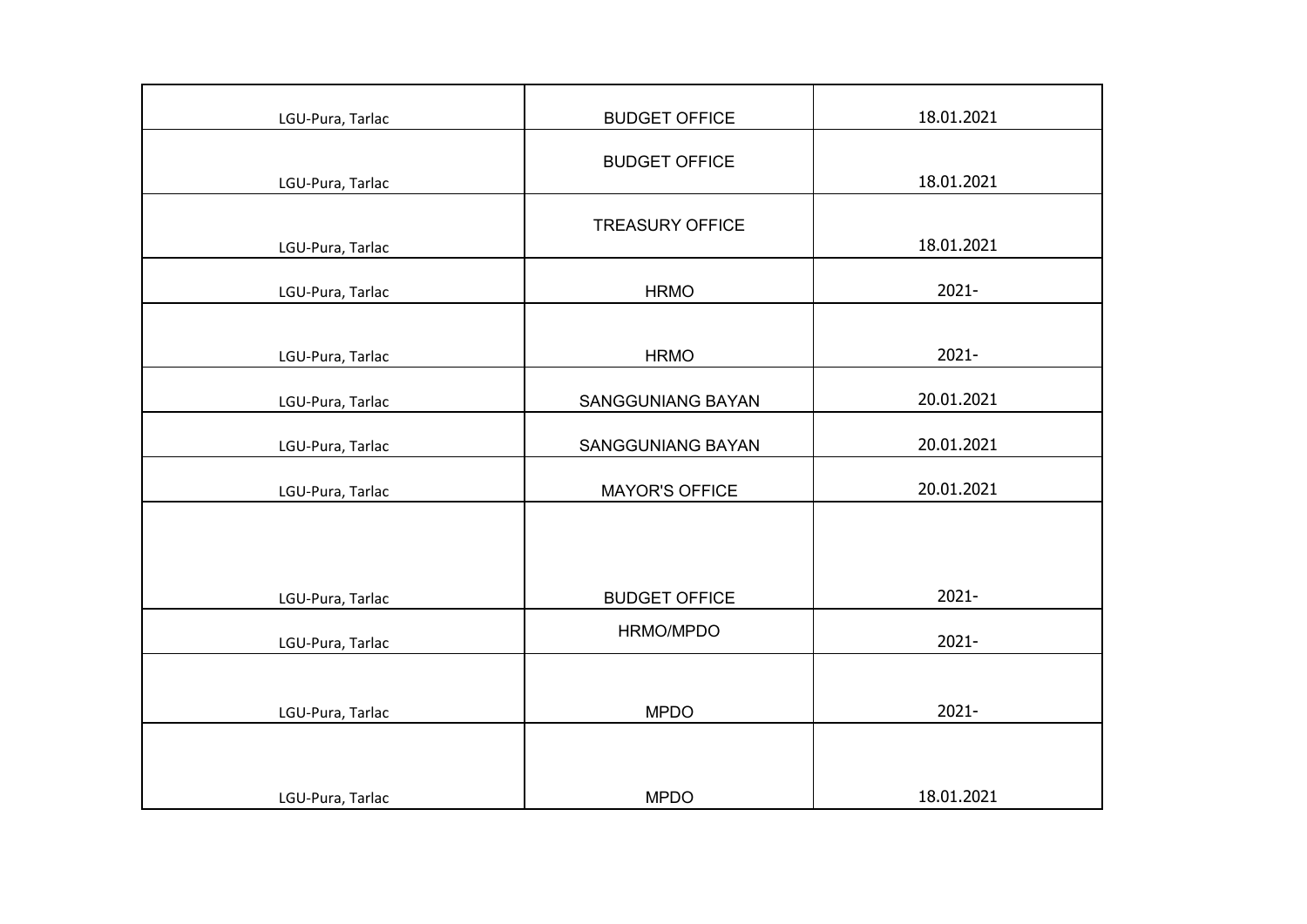| LGU-Pura, Tarlac | <b>MPDO</b>             | 18.01.2021        |
|------------------|-------------------------|-------------------|
| LGU-Pura, Tarlac | PURA PUBLIC INFORMATION | March 21,2021     |
| LGU-Pura, Tarlac | PURA PUBLIC INFORMATION | March 27,2021     |
| LGU-Pura, Tarlac | PURA PUBLIC INFORMATION | July 10, 2021     |
| LGU-Pura, Tarlac | PURA PUBLIC INFORMATION | September 4, 2021 |
| LGU-Pura, Tarlac | <b>MPDO</b>             | $2021 -$          |
|                  |                         |                   |
|                  |                         |                   |
|                  |                         |                   |
|                  |                         |                   |
|                  |                         |                   |
|                  |                         |                   |
|                  |                         |                   |
|                  |                         |                   |
|                  |                         |                   |
|                  |                         |                   |
|                  |                         |                   |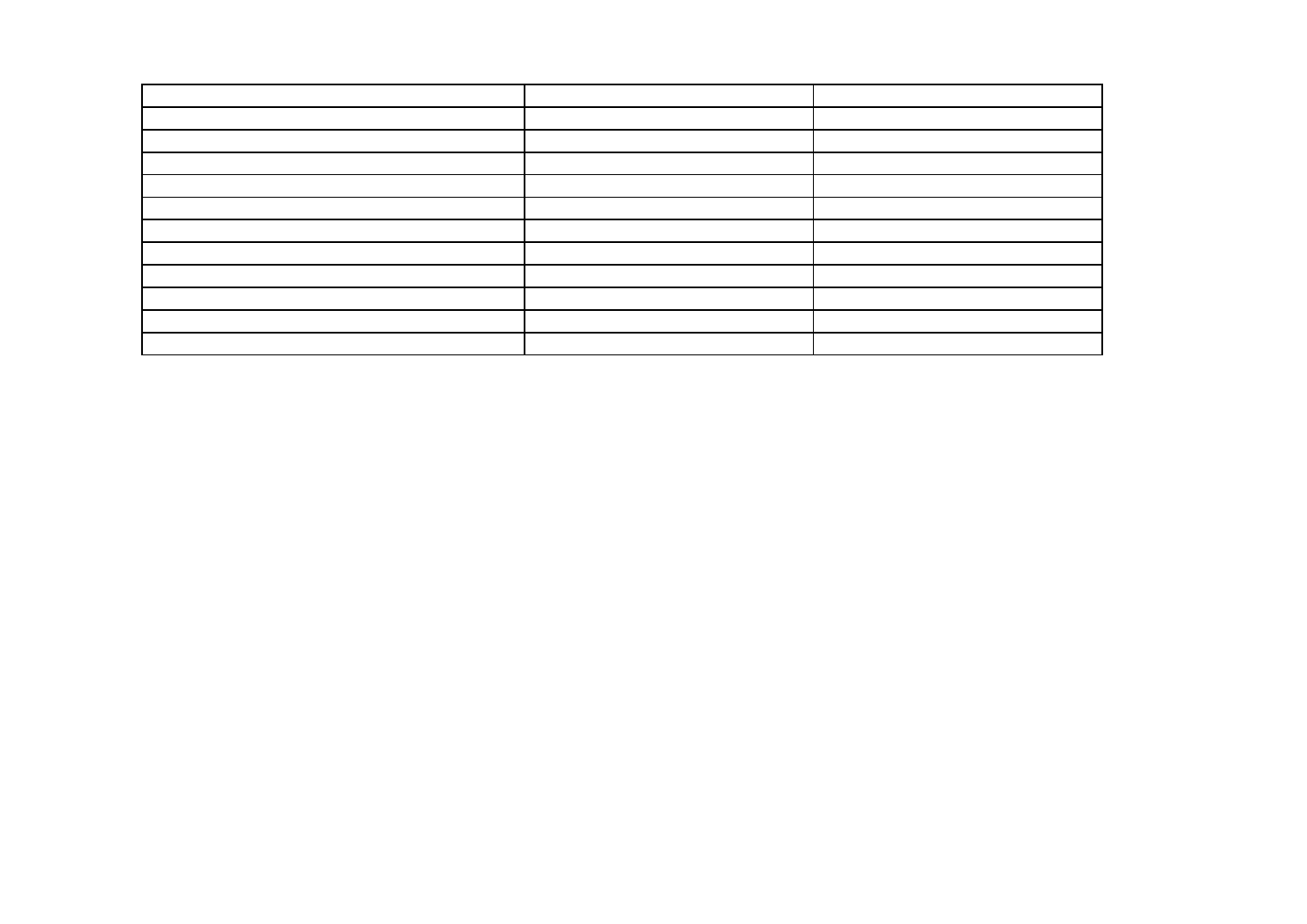| Daily,         |  |  |  |  |  |
|----------------|--|--|--|--|--|
| Annually,      |  |  |  |  |  |
| Biannually,    |  |  |  |  |  |
| Quarterly,     |  |  |  |  |  |
| <b>Monthly</b> |  |  |  |  |  |
| Quarterly      |  |  |  |  |  |
| Quarterly      |  |  |  |  |  |
| Quarterly      |  |  |  |  |  |
| Quarterly      |  |  |  |  |  |
| Quarterly      |  |  |  |  |  |
| Quarterly      |  |  |  |  |  |
| Quarterly      |  |  |  |  |  |
| Quarterly      |  |  |  |  |  |
| Annually       |  |  |  |  |  |
| Annually       |  |  |  |  |  |
| Annually       |  |  |  |  |  |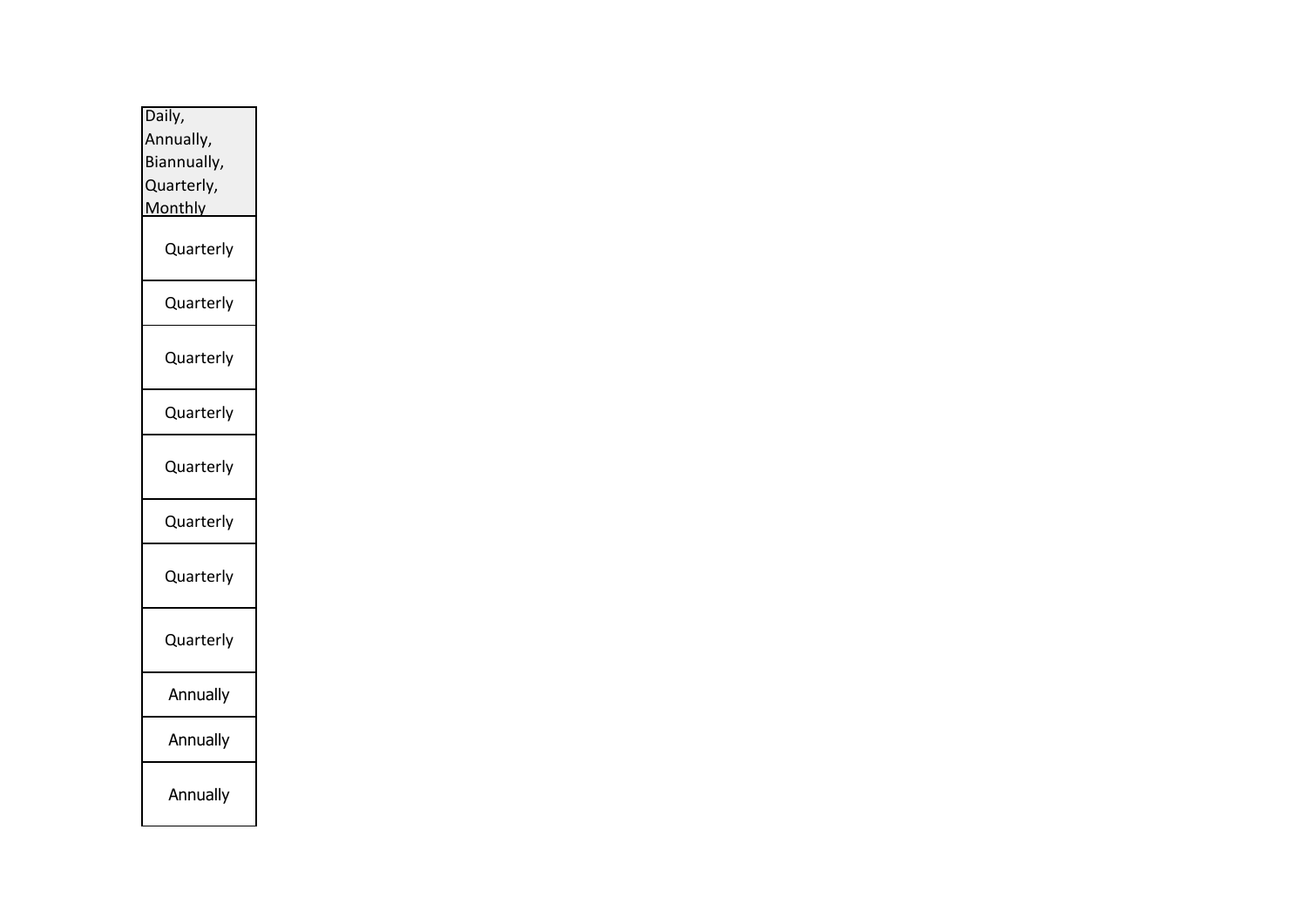| Annually |
|----------|
| Annually |
| Annually |
| Monthly  |
| Annually |
| Annually |
| Annually |
| Annually |
| Monthly  |
|          |
|          |
| Annually |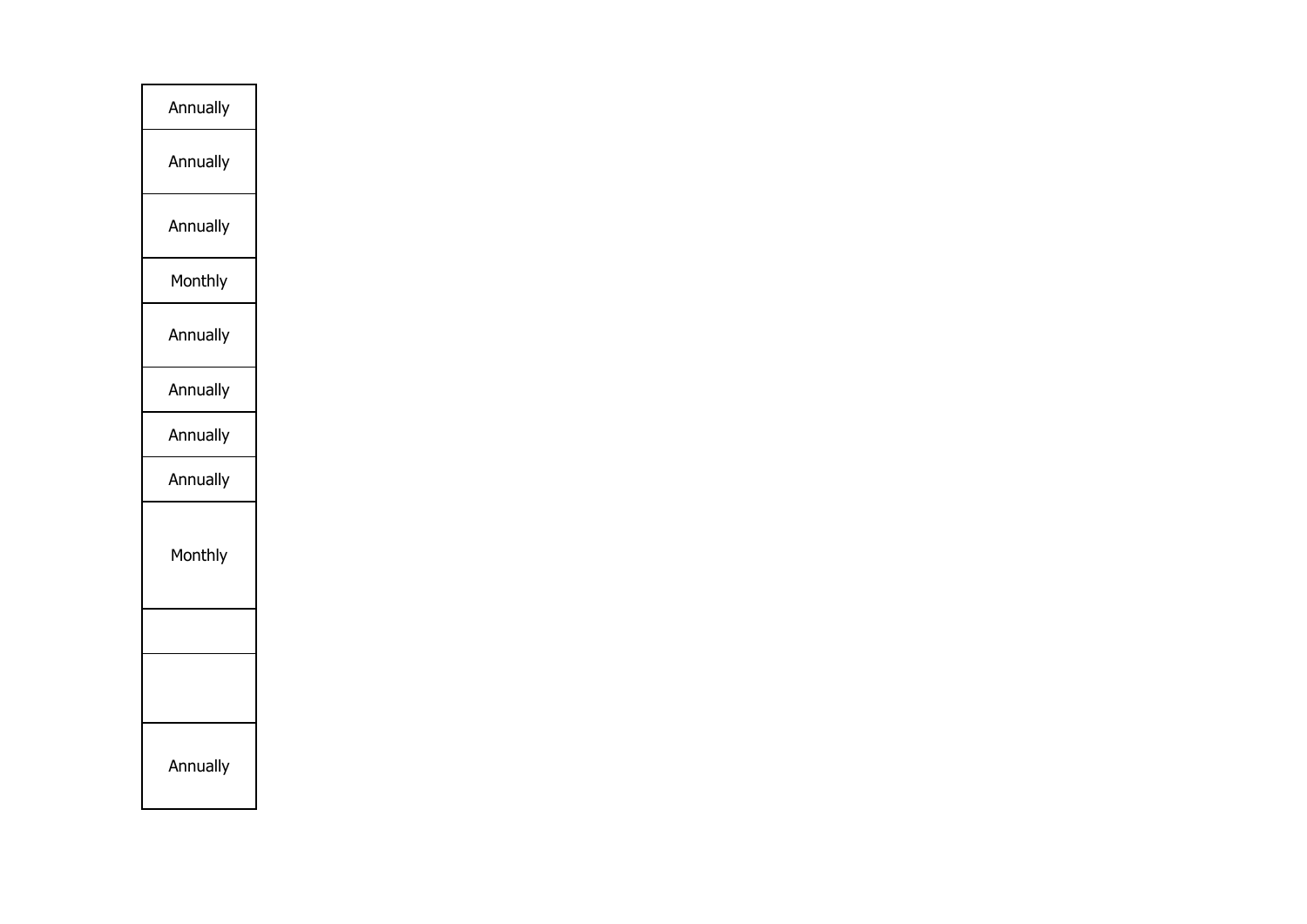| Annually |
|----------|
|          |
|          |
|          |
|          |
|          |
| Daily    |
|          |
|          |
|          |
|          |
|          |
|          |
|          |
|          |
|          |
|          |
|          |
|          |
|          |
|          |
|          |
|          |
|          |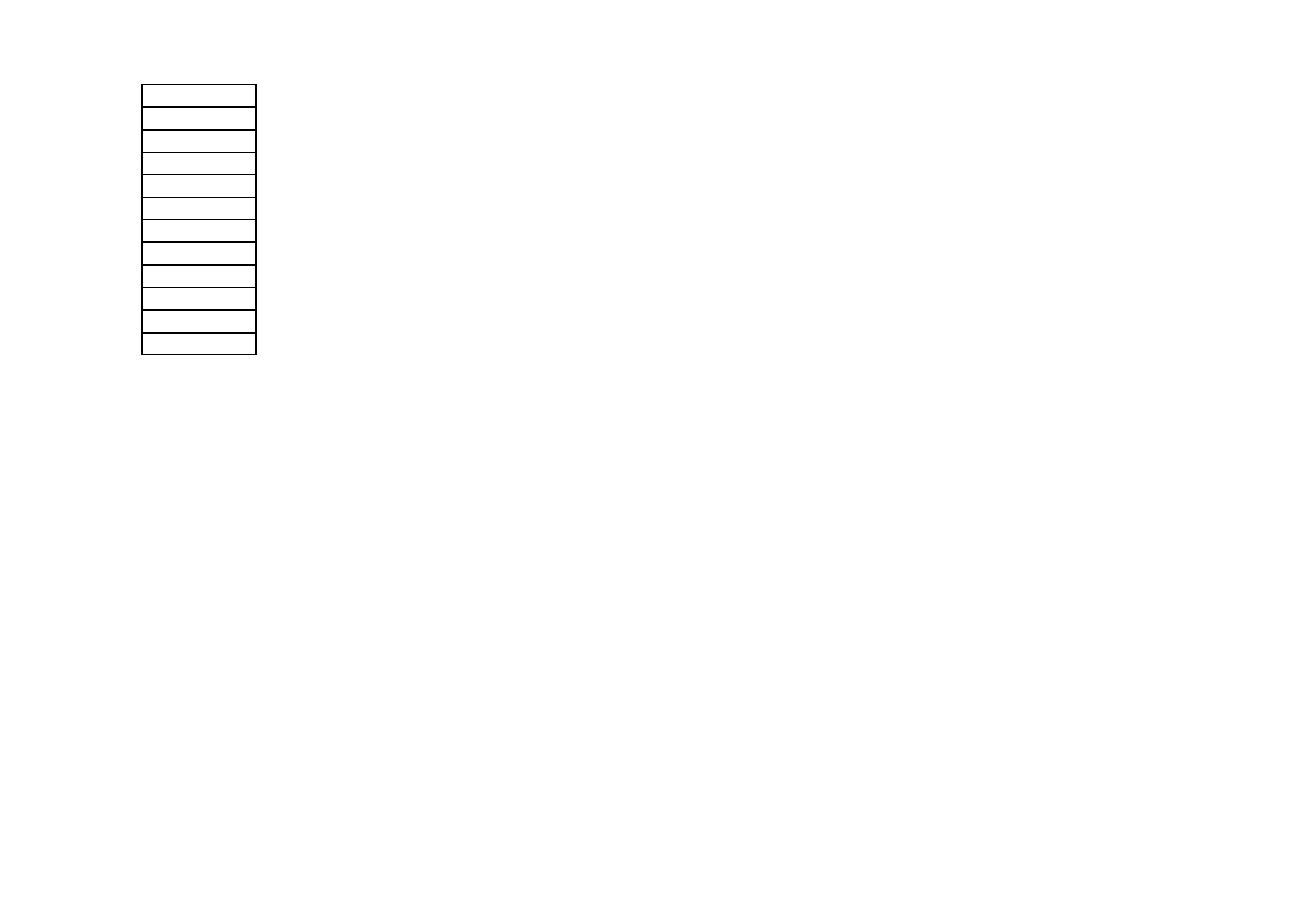| <b>Year-Quarter</b> | <b>Tracking Number</b> | <b>Request Type</b> | <b>Date Received</b> |
|---------------------|------------------------|---------------------|----------------------|
|                     |                        |                     |                      |
| 2021-Q3             | #PURA-804786058384     | FOI                 | 2021-09-02           |
| 2021-Q4             | #PURA-31137240979      | FOI                 | 2021-10-06           |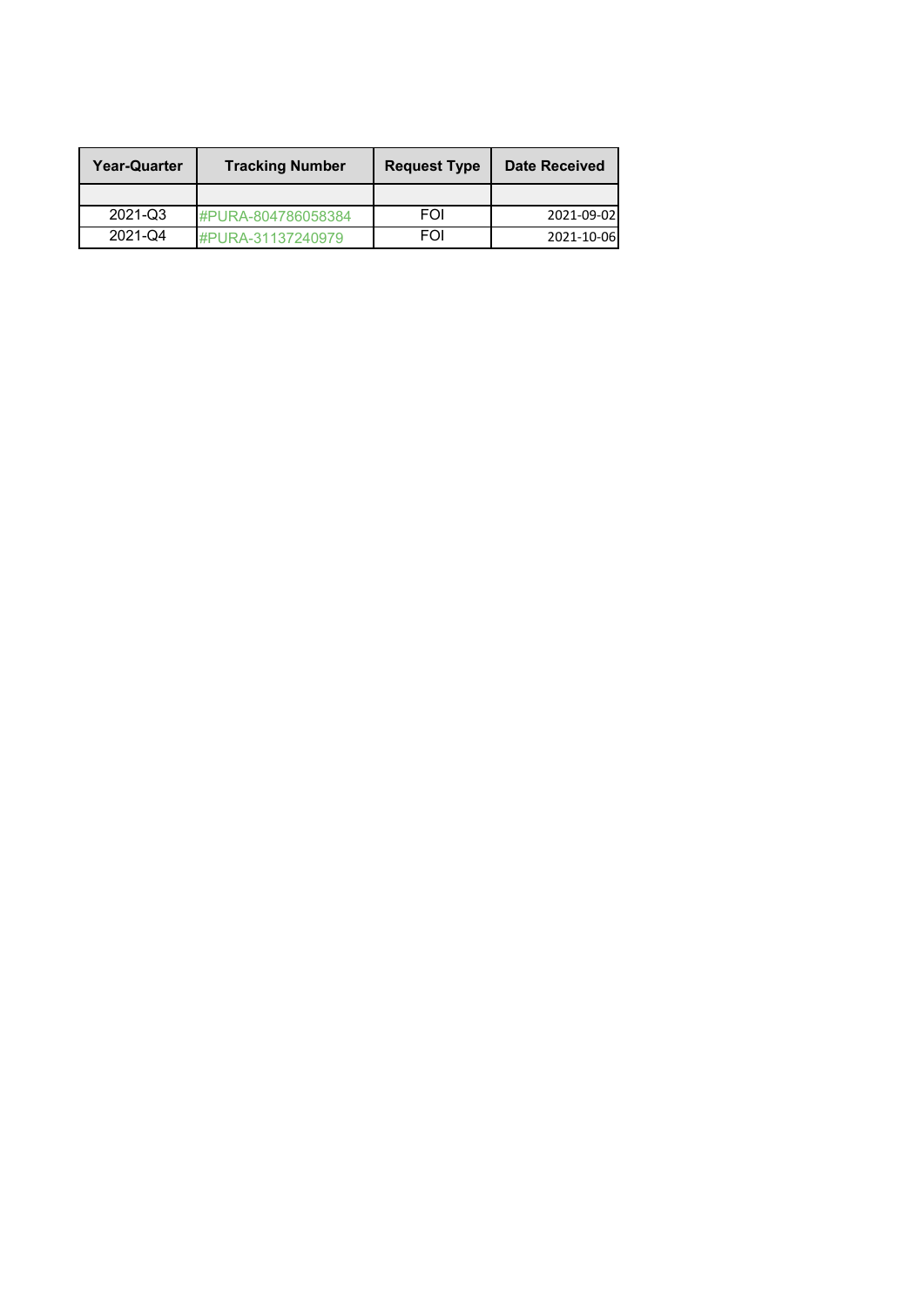| <b>Title of Request</b>        | <b>Extension?</b> | <b>Status</b> |
|--------------------------------|-------------------|---------------|
|                                |                   |               |
| Comprehensive Development Plan | NO                | Closed        |
|                                |                   |               |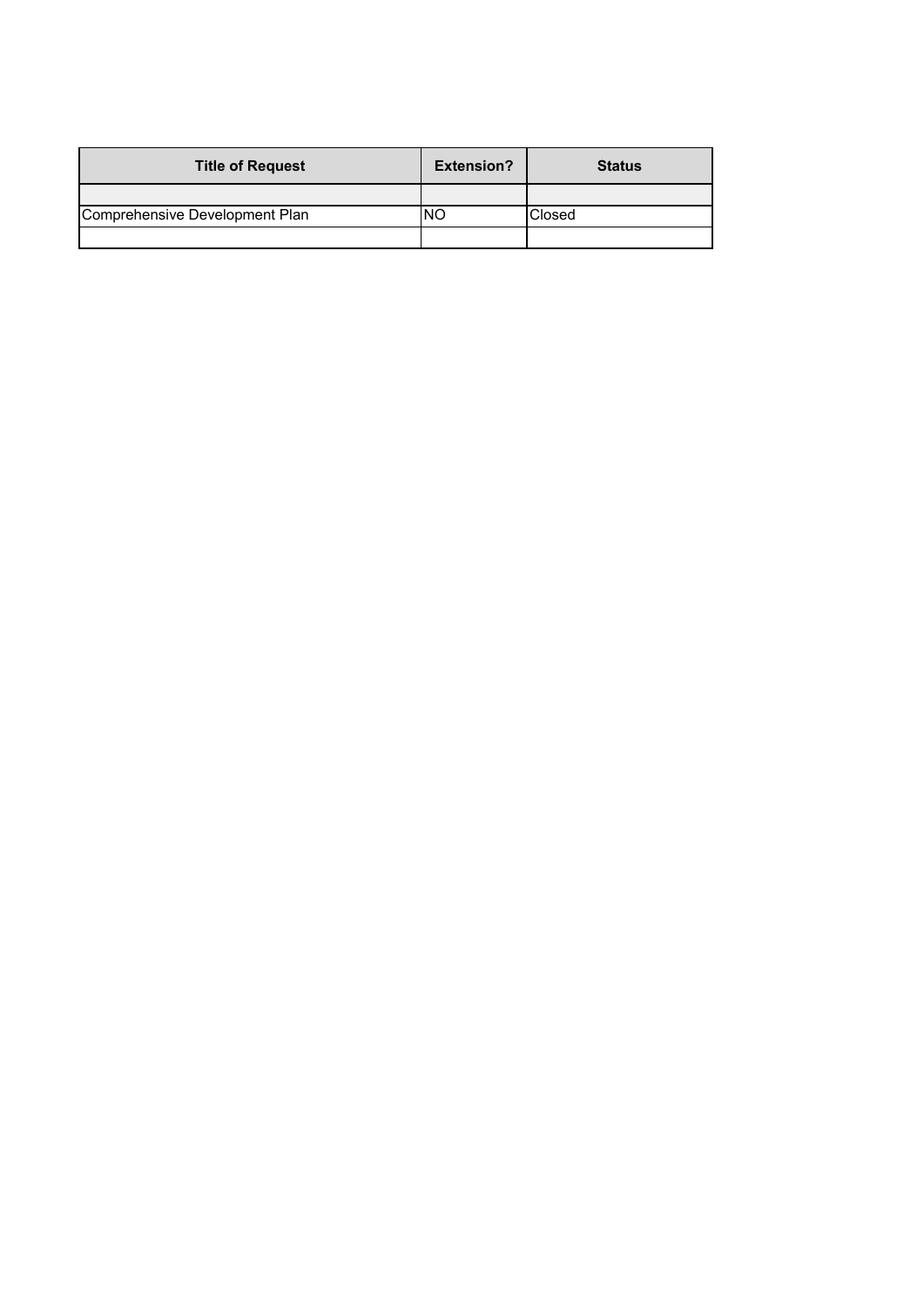| <b>Date Finished</b> | <b>Days</b><br>Lapsed | Cost   | <b>Appeal/s</b><br>filed? | <b>Remarks</b> |
|----------------------|-----------------------|--------|---------------------------|----------------|
|                      |                       |        |                           |                |
| 2021-09-02           |                       | 0 Free | <b>INo</b>                | Successful     |
| 2021-10-06           |                       | 0 Free | lNo                       | Successful     |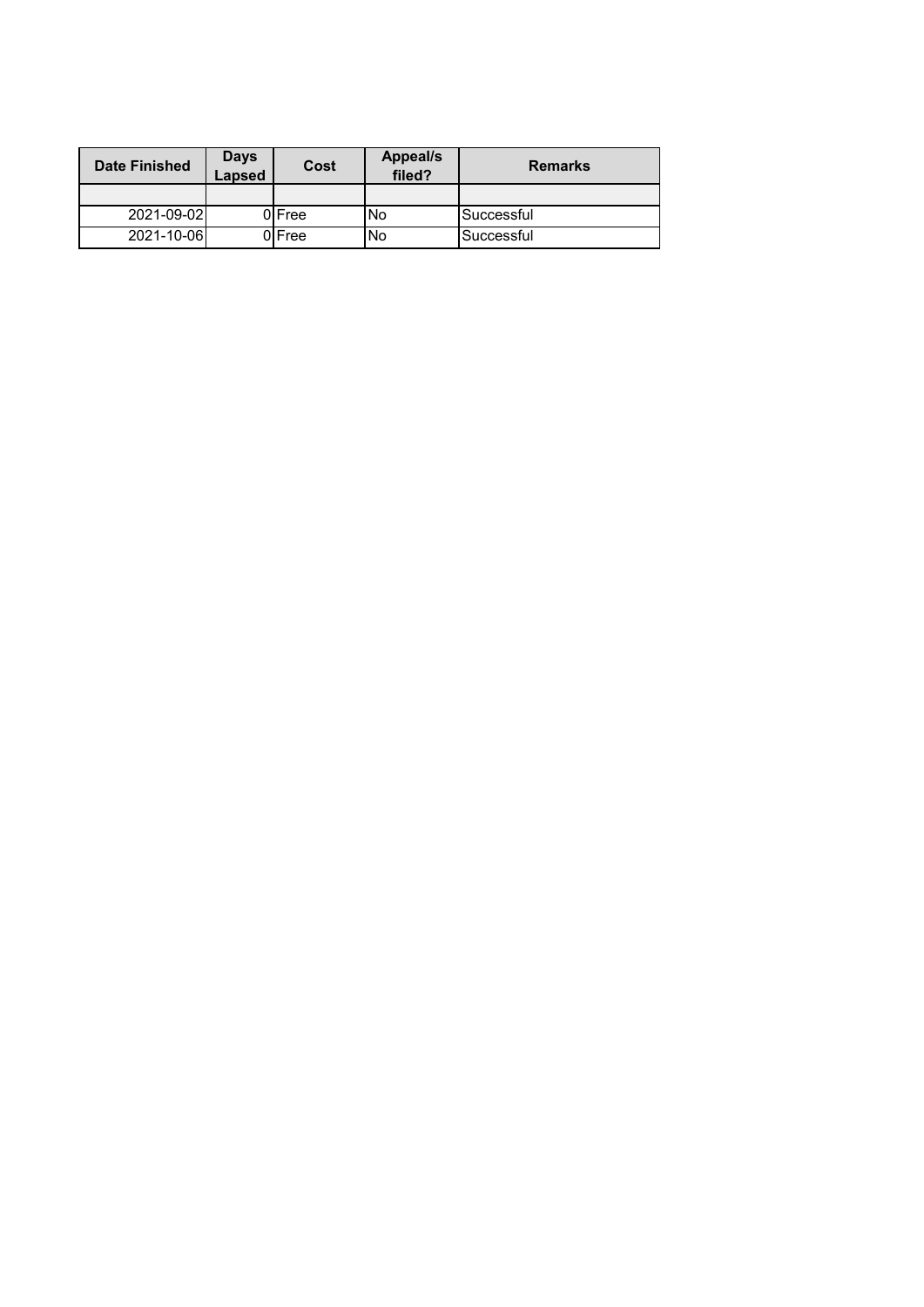**Parent Agency Name**

Local Government Unit of Pura, Tarlac

Local Government Unit of Pura, Tarlac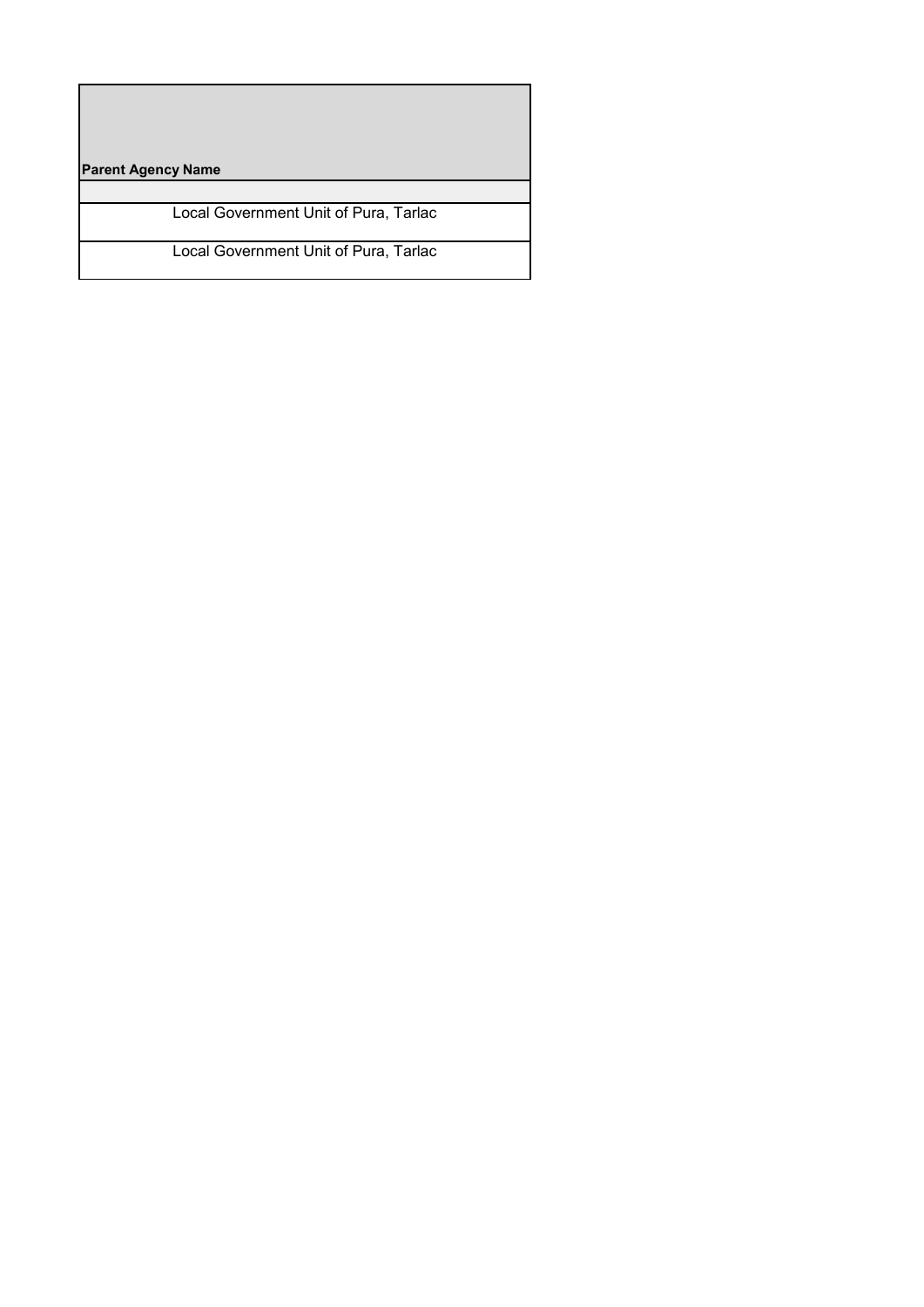| <b>Attached Agency Name</b>               | <b>Agency</b><br>Acronym | Agency<br><b>Type</b> | Year-<br>Quarter |
|-------------------------------------------|--------------------------|-----------------------|------------------|
|                                           |                          |                       |                  |
| Municipal Planning and Development Office | LGU-                     | LGU                   | 2021-Q3          |
|                                           | Pura                     |                       |                  |
| <b>Public Employement Services Office</b> | LGU-                     | LGU                   | 2021-Q4          |
|                                           | Pura                     |                       |                  |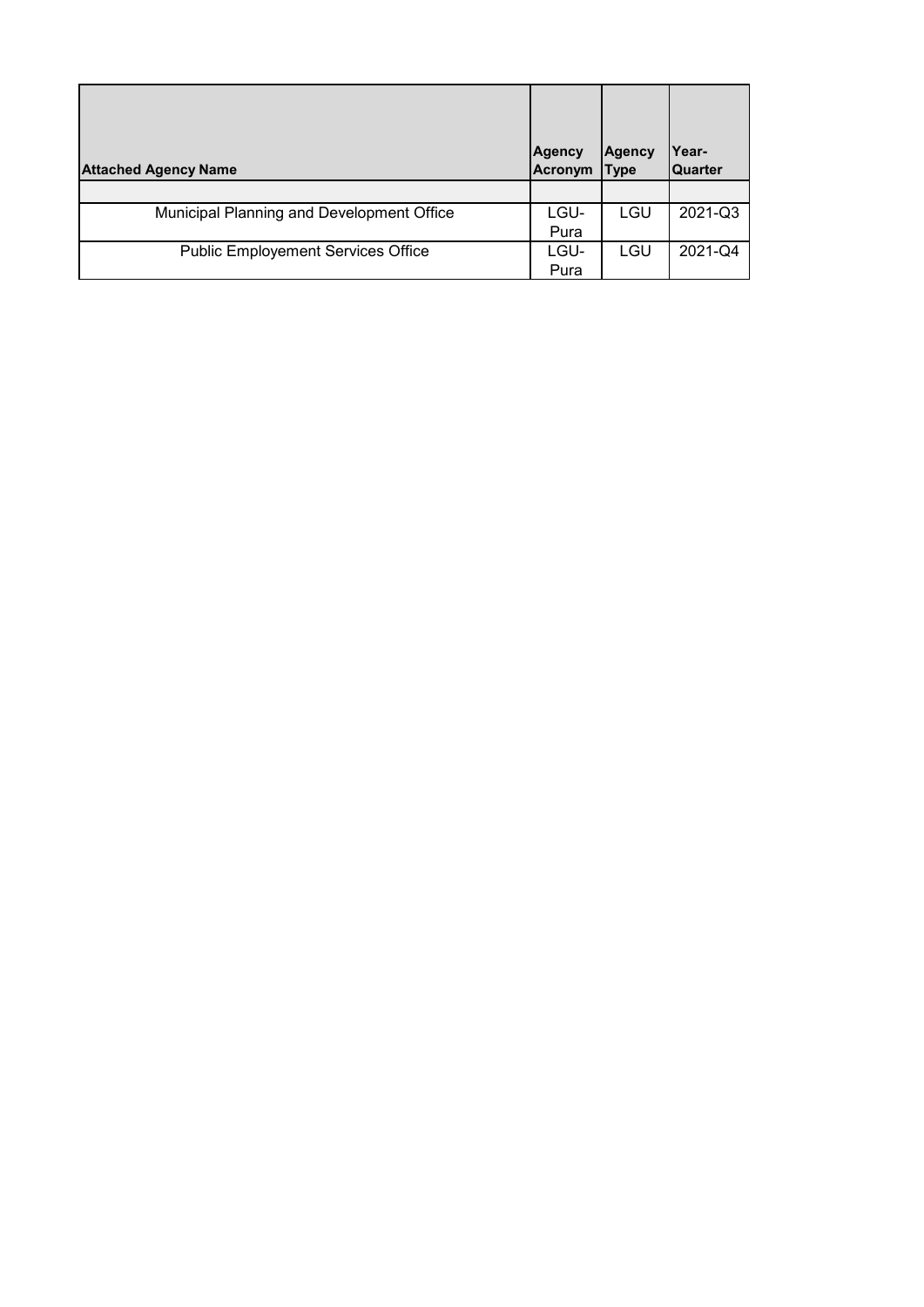|                     | <b>STATUS OF PROCESSED REQUESTS</b>          |                                                               |                              |  |                     |  |                |
|---------------------|----------------------------------------------|---------------------------------------------------------------|------------------------------|--|---------------------|--|----------------|
| <b>Request Type</b> | Total<br><b>Processed</b><br><b>Requests</b> | Successful Disclosed Successful Exceptions Maintained Request | <b>Proactively Partially</b> |  | Info Under Info Not |  | <b>Invalid</b> |
|                     |                                              |                                                               |                              |  |                     |  |                |
| <b>FOI</b>          |                                              |                                                               |                              |  |                     |  |                |
| <b>FOI</b>          |                                              |                                                               |                              |  |                     |  |                |

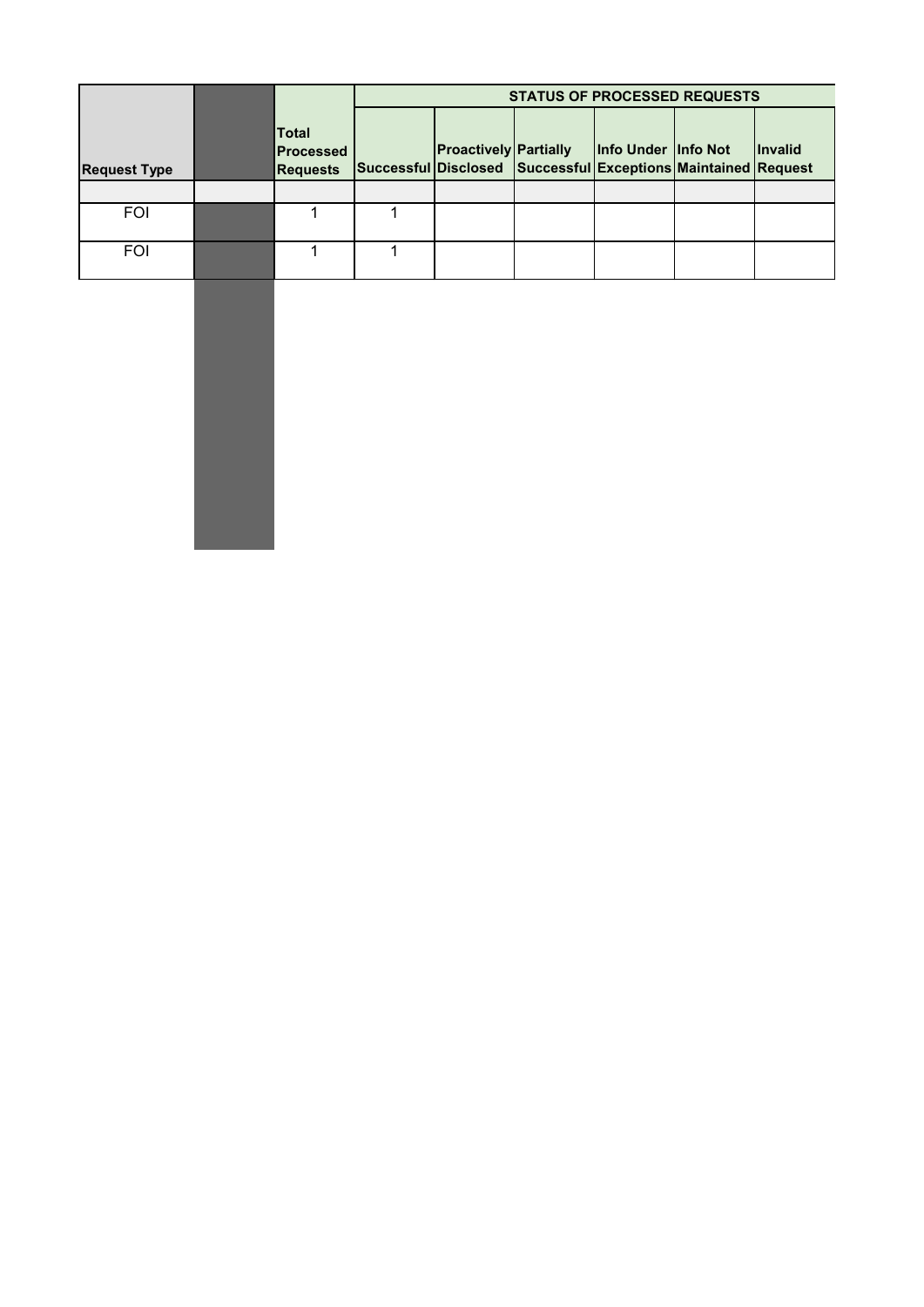|               |                                                                   |                                  |                            | <b>STATUS OF ONGOING REQUESTS</b> |                 |                                                        |  |
|---------------|-------------------------------------------------------------------|----------------------------------|----------------------------|-----------------------------------|-----------------|--------------------------------------------------------|--|
| <b>Closed</b> | <b>Total</b><br><b>Number of Average</b><br><b>Days</b><br>Lapsed | <b>Processing</b><br><b>Time</b> | Ongoing<br><b>Requests</b> | Pending                           | <b>Accepted</b> | <b>Awaiting</b><br><b>Clarificatio Processin</b><br>In |  |
|               |                                                                   |                                  |                            |                                   |                 |                                                        |  |
|               |                                                                   |                                  |                            |                                   |                 |                                                        |  |
|               |                                                                   |                                  |                            |                                   |                 |                                                        |  |